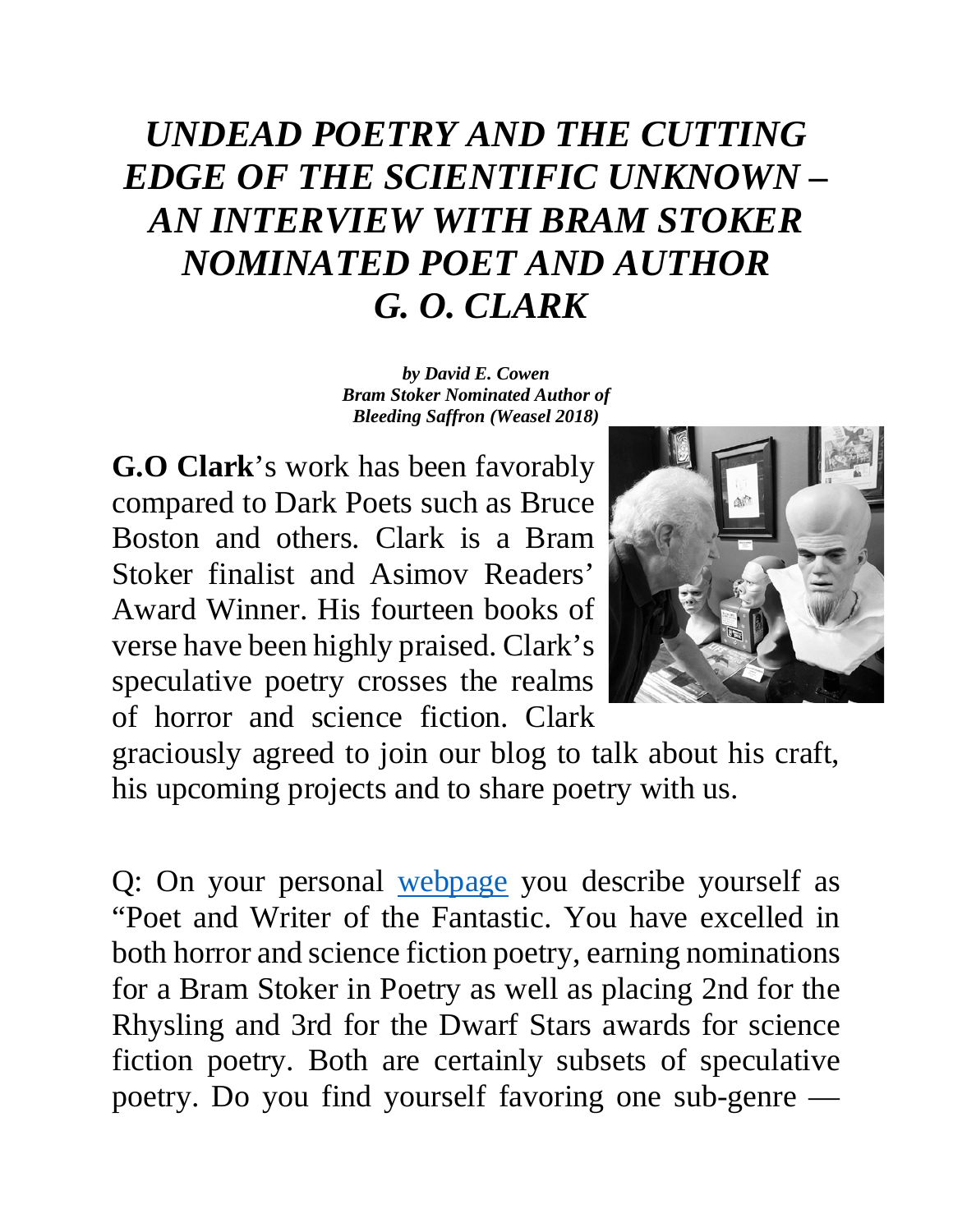horror or science fiction over the other? Why do you think this is the case?

A: I've read more science fiction than horror over the years. When I should have been doing the required reading in high school, and later in college, I'd peruse something by Clarke, Heinlein, Silverberg, Stoker, et al, cramming at the last minute for the tests based on the assigned reading material. I somehow graduated in both cases. I don't really prefer one genre to the other. For instance, I recently read "Kind Nepenthe", by Mathew Brockmeyer, a fine ghost story, and, "Darwin's Radio", hard SF by Greg Bear. And let's not forget mysteries, Paul Di Filippo's fast paced caper, "The Deadly Kiss-Off". I don't favor one genre over another in my writing. What ends up on the page is what inspired me at the time. I should add that I've been reading more non-fiction as I've grown older. Clinging to reality I suppose, while Death impatiently waits at the curb.

Q: Such a twisted sense of humor you have; even poking fun at your own craft. I found your zombie poem Writer's Block amusing yet also a bit of a serious knock at the field. Sort of an Ozymandias for those who consider them kings of their field.

*Writer's Block* 

Staring at the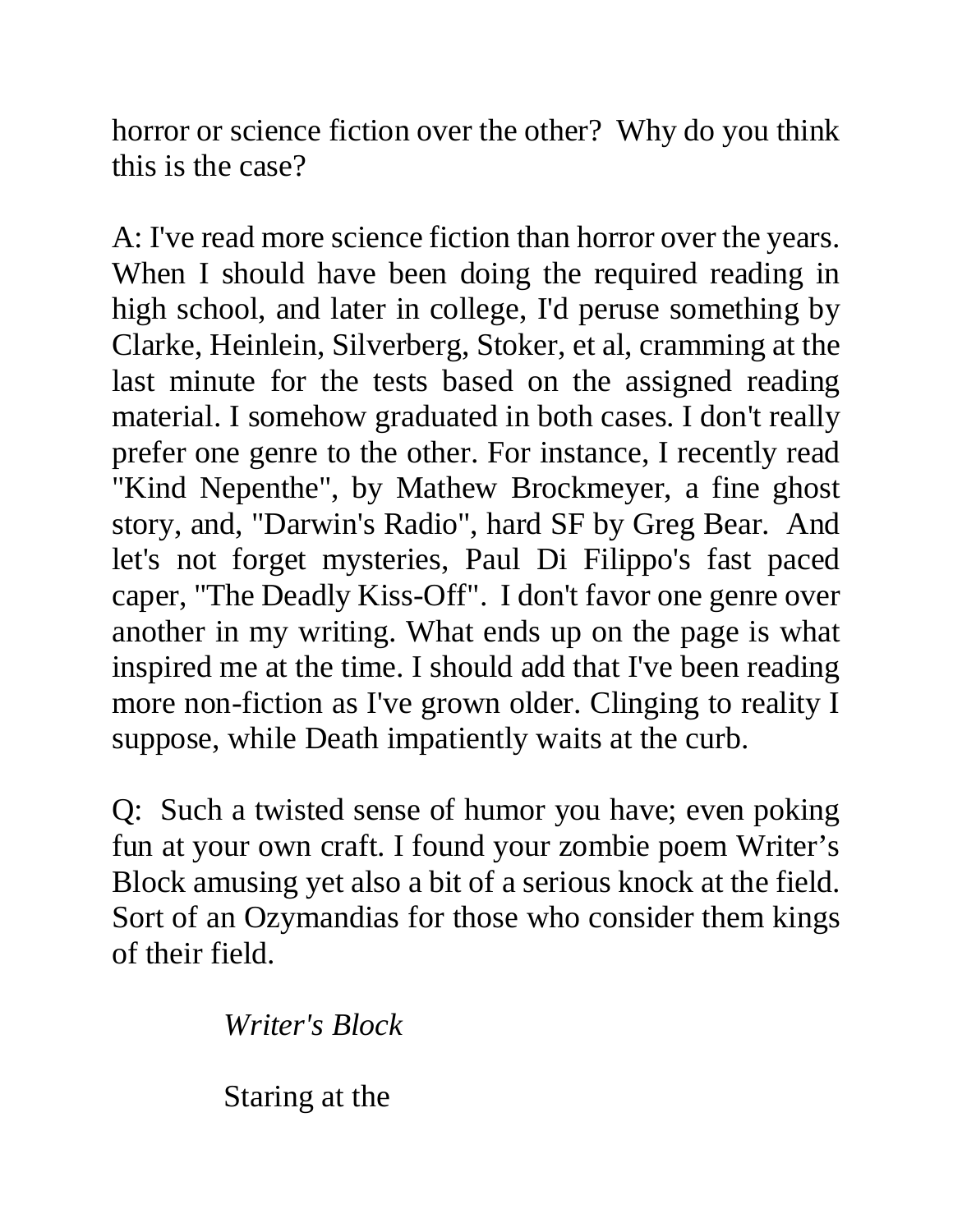blank sheet of white typing paper poking out of the old Olympics' platen,

he doesn't have a clue what to do, how to do it, or why, terrible hunger pains all he can think about.

Being a famous writer has lost all its glamour since becoming one of them; body rotting away, fans a mindless mob.

The critics no longer exist. Deadlines are a thing of the past. And the major literary award he won, now serves as a bludgeon.

Humor in horror is sometimes hard to achieve. What do you do to find your inner "sick puppy?" Does your use of humor always have a serious undertone it like *Writer's Block*?

A: I seemed to have been born with a sense of humor and taste for the absurd. Growing up it usually helped me avoid getting beaten up, and also staying on the positive side of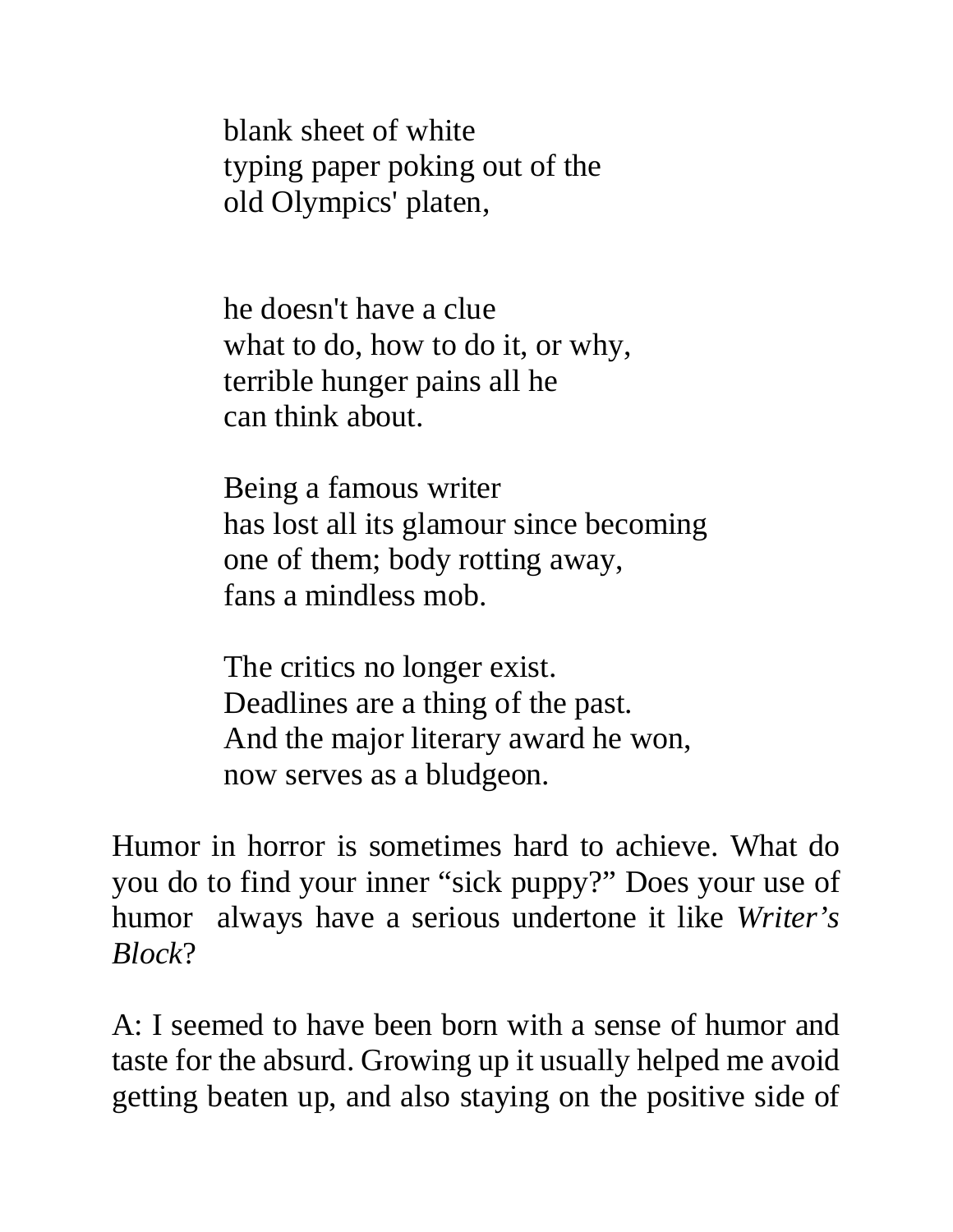my interactions with adults. It still works with the later, most days. I have a serious side, but the "twisted" humor just comes naturally in a lot of my poetry and short stories. Robots and zombies do pratfalls with the best of them, and I always keep trip-wires close at hand to help them along. I've met writers who are so full of themselves, that to be in the same room with them makes me feel noxious. They're fair game in my book, (no pun intended). As for me, I'm a masochist when it comes to self criticism. It's a struggle. Writer's block? I suffer more from the Facebook/email/Google whatever routine I go through every morning, putting of the "real work". I may dust off my old Brother typewriter and start over again. I won't be totally unplugged, however, as it's an electric one. As for "serious undertones" to my comic verse. It depends on the subject matter. I've written poems like "Ghosts Of Dead Children" which lack humor, and I'd best describe as being heart-felt. I've never done an accounting of my work to break down the number of humorous poems vs. serious ones. Life is short, and I've got better things to do.

Q: I ask this of most of the poets I interview. Some poets make a point to write every day for a period of time regardless of whether anything inspires them. Others wait for an idea to strike them and then write. Which type are you and why do you choose that practice over the other?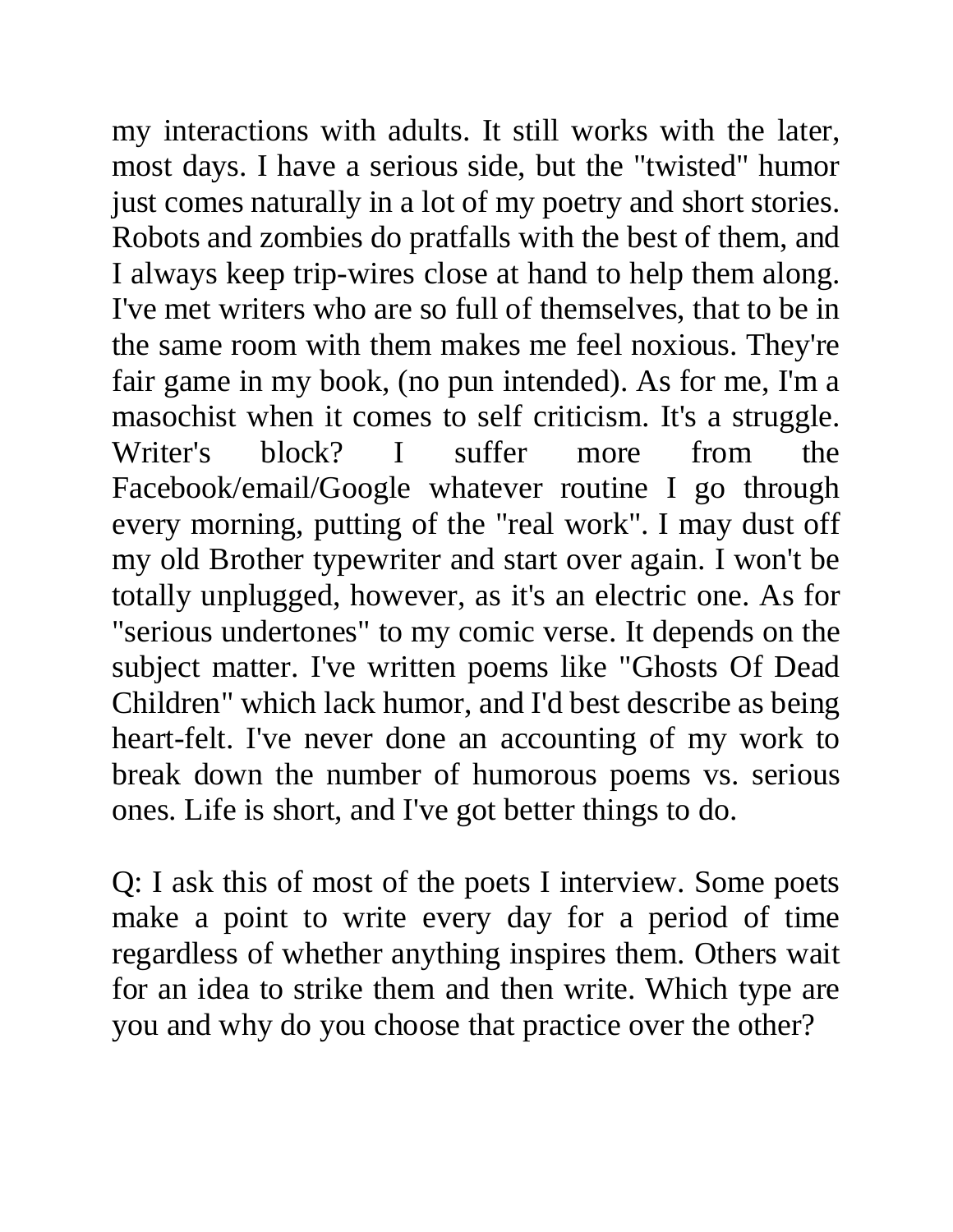A: I try to set aside morning hours most days to write, especially when I'm working on a short story, (which I work on until a logical breaking point, or finish it). It doesn't always work, email et al getting in the way. As for poetry, I write a poem when inspired by an idea, image, or what have you, first jotting it down in my notebook, then revising it on the PC. Any number of revisions can follow. My writing habits have developed over the last forty years, and have come about because of work schedules, family duties, and standard battle with laziness. Even though I'm retired now, and have lots of free time, old habits die hard, and will certainly outlive me.

Q: Do you ever write for "therapy?" That is, to simply get something off your chest or to help you filter a strong emotion or life event?

A: I don't consciously write for "therapy". I suppose sometimes my emotions help shape a poem or story, but it's never intentional. I found that when I try to write about politics, religion, the fate of the world, I come across as too personal and preachy. That said, my beliefs do find their way into some poems in an understated way. Pulpits make me dizzy. One thing I avoid in my writing is confessional material. Some of my work is sparingly autobiographical, but most is informational and not confessional. There's plenty of excellent poets who professionally fill the latter category and likely find it therapeutic.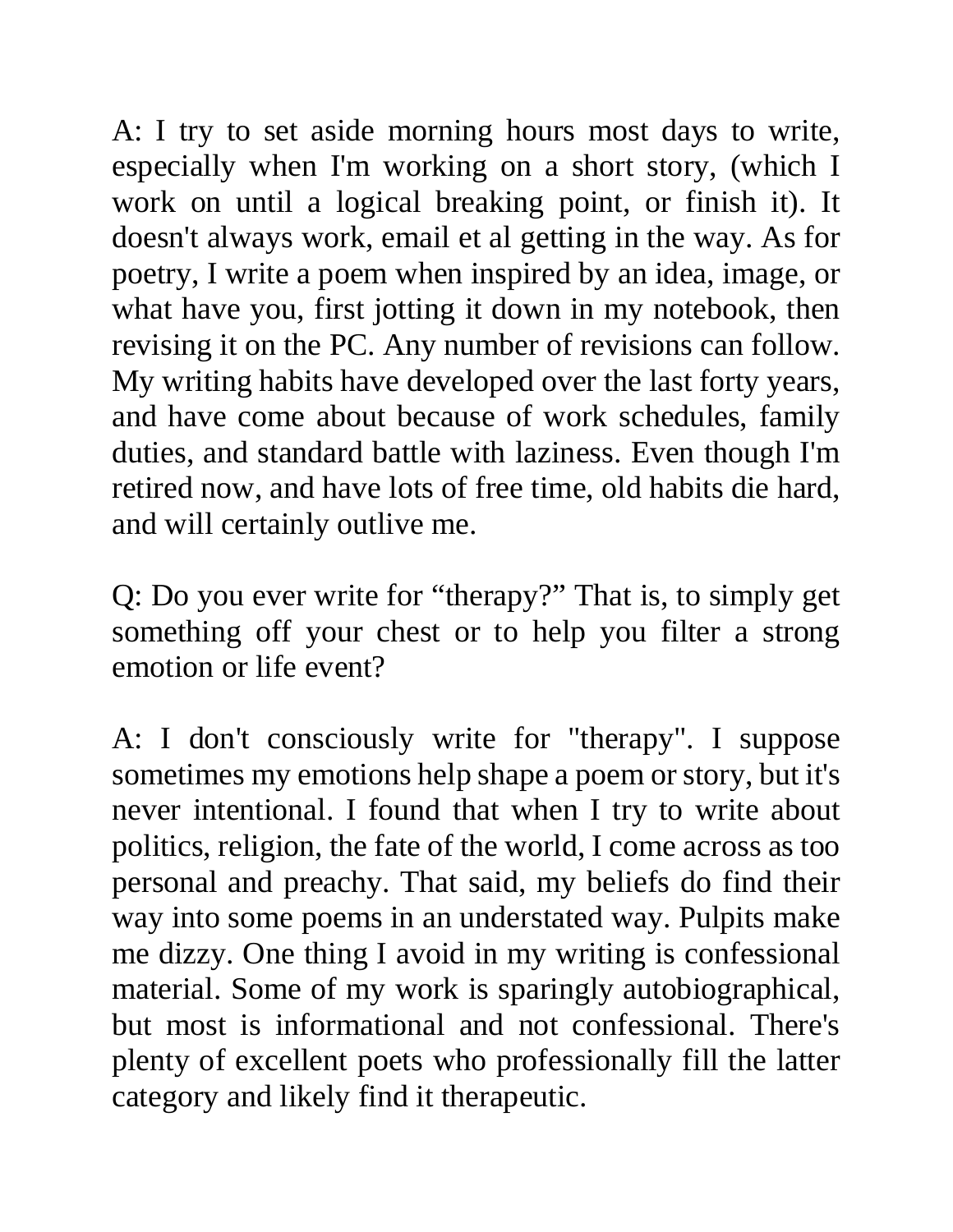Q: You collection of zombie related poems, Scenes Along the Zombie Highway (Dark Regions Press 2013) strikes me as a parody of modern American living more than a horror piece. For example you piece *Clothes Make the Zombie* with the lines "Policemen, mechanics, coeds and joggers, all dressed in character, /this post-apocalyptic world their stage." This reminds of the shopping mall zombie scenes from George Romero's Dawn of the Dead (2004).Was that intended? What got you to put this collection together?

A: I find the current crop of zombies these days on TV, in the movies, and some fiction nothing more than dead-meat puppets. They're there to scare you and be summarily slaughtered. I don't remember intentionally putting together "Scenes Along The Zombie Highway" as a parody collection. I was trying to point out in most of the poems that the zombies were once like the rest of us, but braindead and frozen in time, yet still quite human. The zombies in me poems are contemporary, thus dressed for "the mall", as you point out. I had a number of zombie poems already written and published, and decided to build on those and create a themed collection. The horror in the poems can be defined by one looking in the mirror at oneself, and imagining the worst. We're all the walking dead in some sense. The poems are pretty simple for the most part, and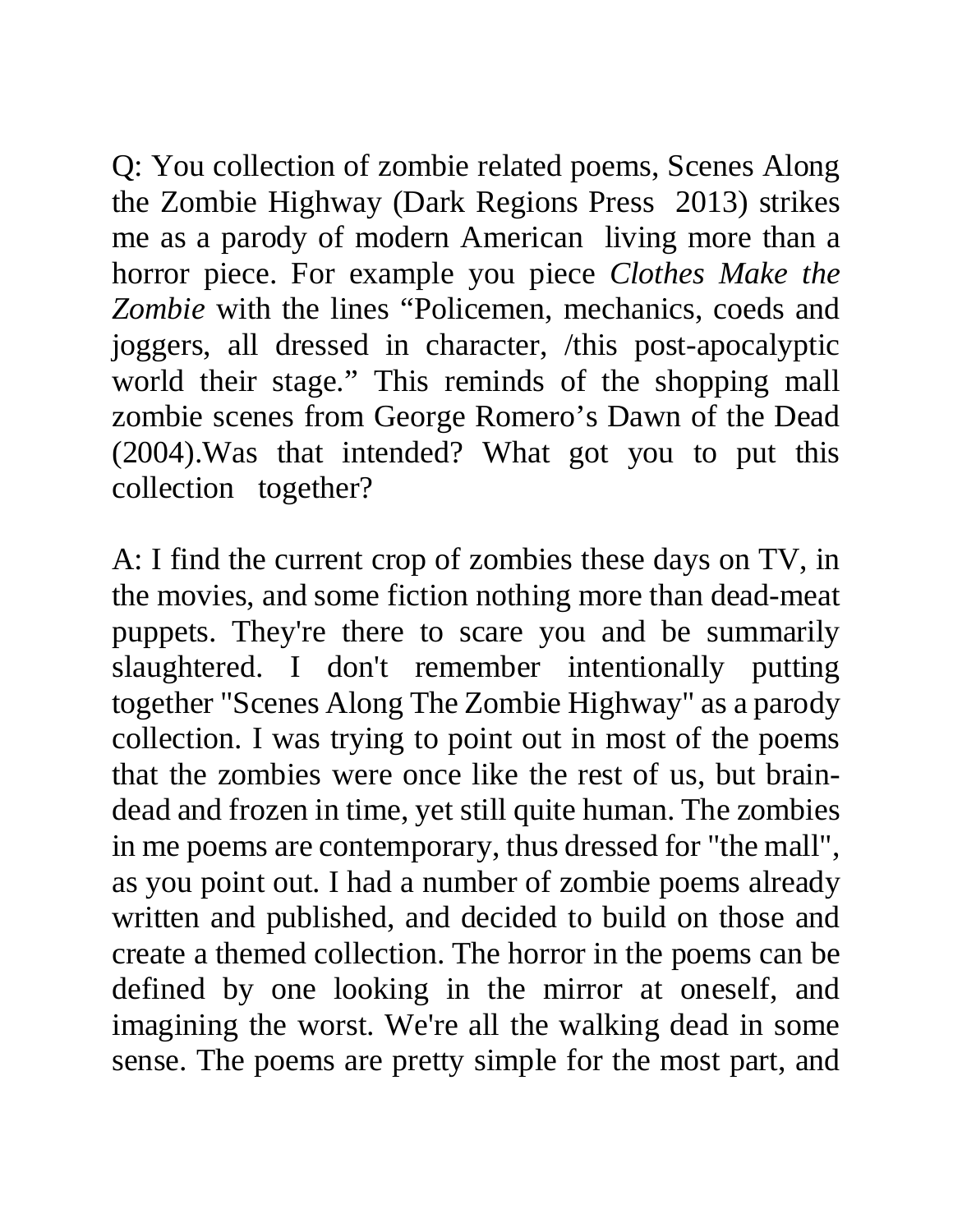even at times clichéd. They are what they are, and I hope darkly entertaining to the reader.

Q: Across several years of your work the homeless keep appearing as a theme in your poems. *Designated Smoking Area*, which appeared in *Horrorzine,* describes the shadows hiding the homeless as "where true horror resides." In a 2003 poem called *Spirit Phone* you painted the mental struggles of many homeless

> In a garbage dumpster behind the mall, A homeless man pressing a discarded cell phone to his ear, intently listening to a voice that may, or may not, be there, pressing his case to some invisible spirit, left on hold for the better part of a life.

Are the struggles of the homeless something of a passion? Or, is this just sort of coincidence?

A: The poem you quote was never intended to be a horror poem. It was written back in my mainstream writing days. I guess it could pass as horror because of the "spirit phone" element. On the other hand, "Designated Smoking Area" was meant to be horrific. Both were inspired by direct observations on my part of society's outcasts. Homelessness is a big problem in the Sacramento region and California in general. Like other things I observe out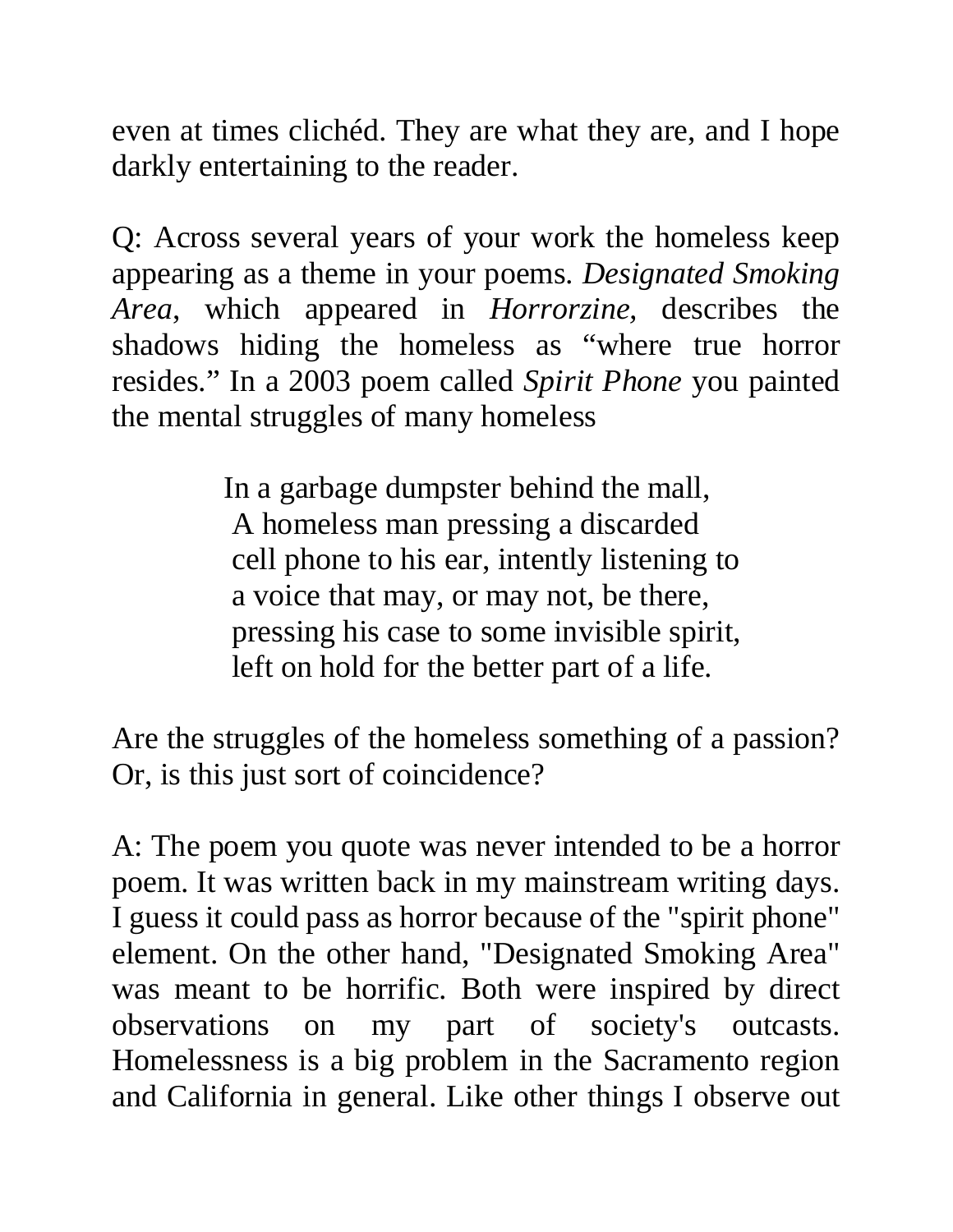in the real world, the homeless problem sometimes filters into my writing, but never to the point of pontification. Nobody seems to be able to agree on what to do about it, but I think affordable housing seems a no-brainer to me, (unless you're a real estate investor, and a strict bottomliner). Personally, I give away a lot of spare change, which is more of "the thought counts", then concrete fix to the problem.

Q: Besides science are social issues part of what you want to write about? If so which ones and why?

A: Many of my poems deal with people, in one form or another, so social issues do play a part. I write from a humanistic point of view, I guess. I'm agnostic, for argument's sake, but do subscribe to the Golden Rule. I'm hoping for the best for the future of humankind, despite the ever-darkening times we presently live in. Social issues like homelessness, war, the environment, (which is as much a social issue these days as a scientific one), crop up in my poems and stories on occasion. How humans, et al relate to current issues, is always central to a particular poem or story. Of course in my horror poetry psychopaths/sociopaths share center stage with normal folks. Antisocial to the max, they represent the dark side of American society. (Tweet, tweet!).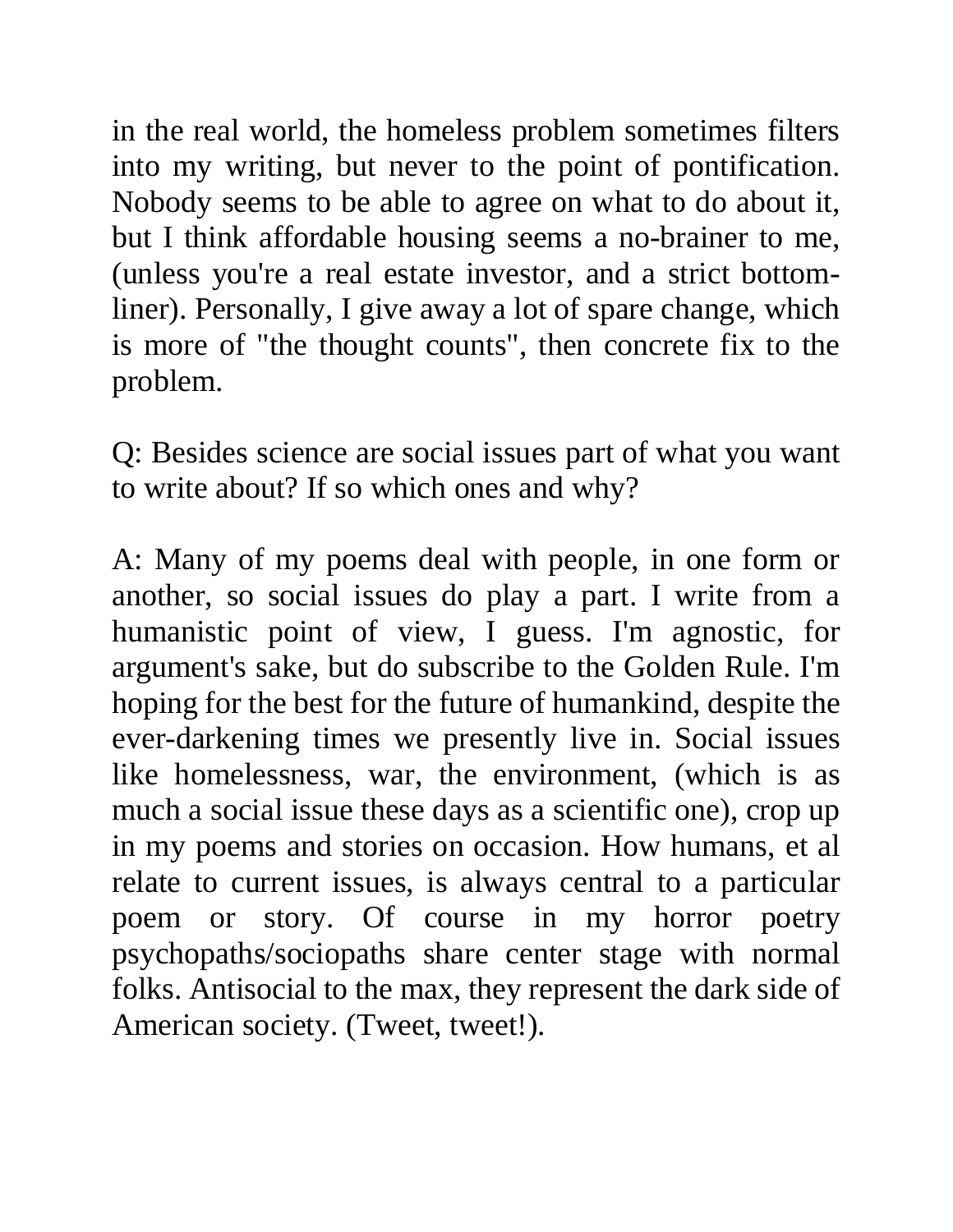Q: Of interest to the people who read this blog is the way, the mechanics, of how good poets write. Do you have a technique you like to use? Pen and pad or IPad? Jot down notes for ideas then come back to them to fill in? How do you write your stuff?

A: I use a simple school notebook to save my initial ideas and first draft poems; ideas for stories or characters, and the beginnings of longer poems. These find their way to my ten year old PC, and miraculously turn in to finished product. Sometimes it's like an out-of-body experience. Other times, it's just persistence, and fear of failure on my part; no poem left undone, which sometimes shows in the quality of the finished work. The rejections that follow, are often justified.

Q: You have done some self-publishing of your poems. Any experiences or life lessons you would share on that?

A: Actually, I can't remember self-publishing any of my poems or short stories. The majority have found homes in various small-press venues, and a few in pro publications like Asimov's Science Fiction. The day will come most likely when I may have to do so. I've been stocking up on slate and chisels for years now. Due to arthritis, expect nothing longer than haiku. Actually, the three-plus minute function of my memory just kicked in, and I recall myself, plus three other poets and a photographer, self-publishing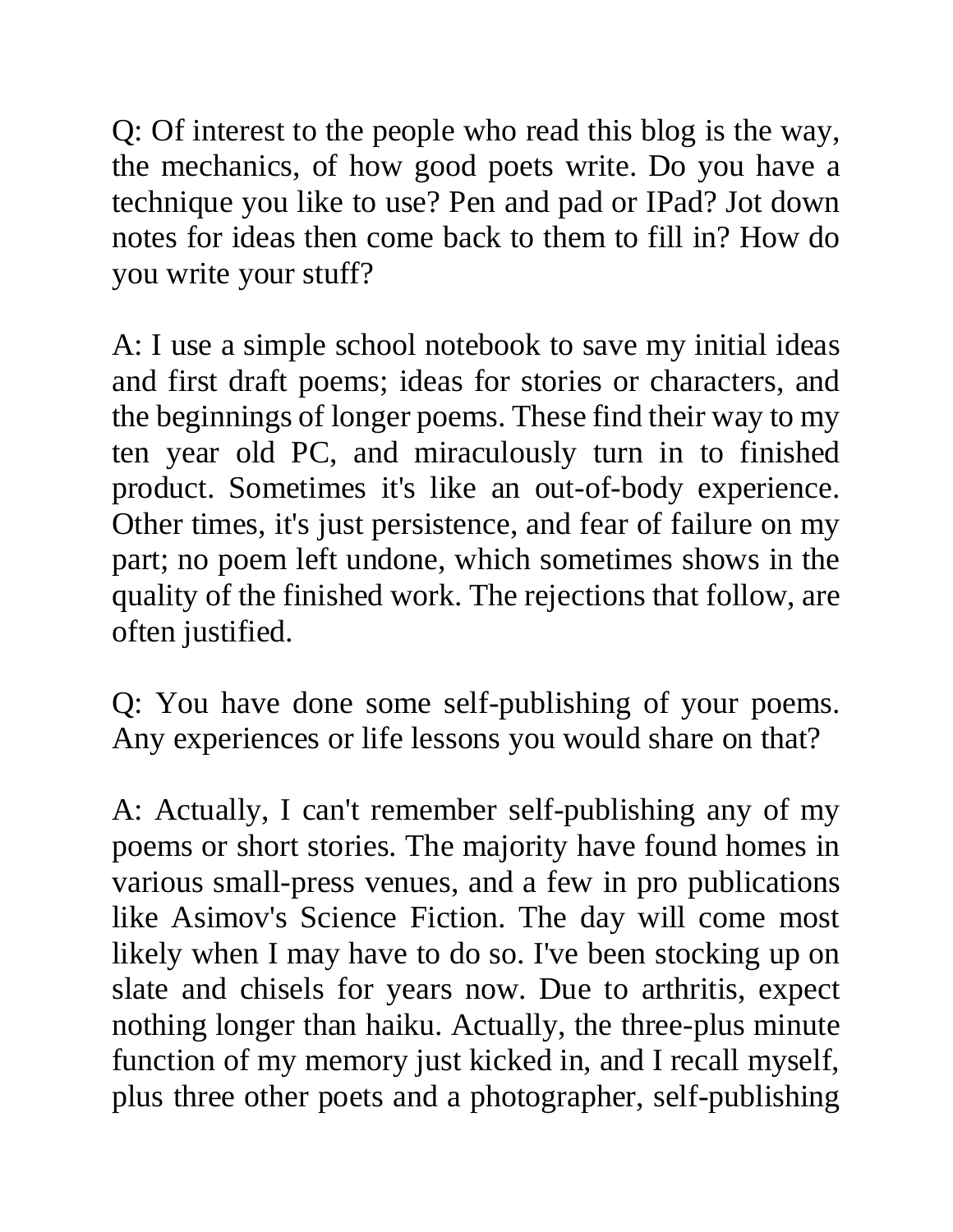a poetry chapbook titled, "Range & Section", to accompany a poetry broadsides and photography exhibit we did at the Gorman Museum, on the UCD campus where we all worked. 1984, I believe the year was, way back in my mundane days.

Q: Now the easy question, what projects do you have upcoming?

A: I'm slowly but surely collecting recent short stories, (last few years), for another collection. Still need to write a few more to get the total page count up. As for poetry, I've turned in a new science fiction related manuscript, 50+ poems, titled "Easy Travel To The Stars". Hoping for the best, as usual.

*Poems by G.O. Clark*

*Globes*

I've replaced my old world globe, a gift from many years ago, with a recently updated, illuminated one,

one that represents the world of today, our timeline of history having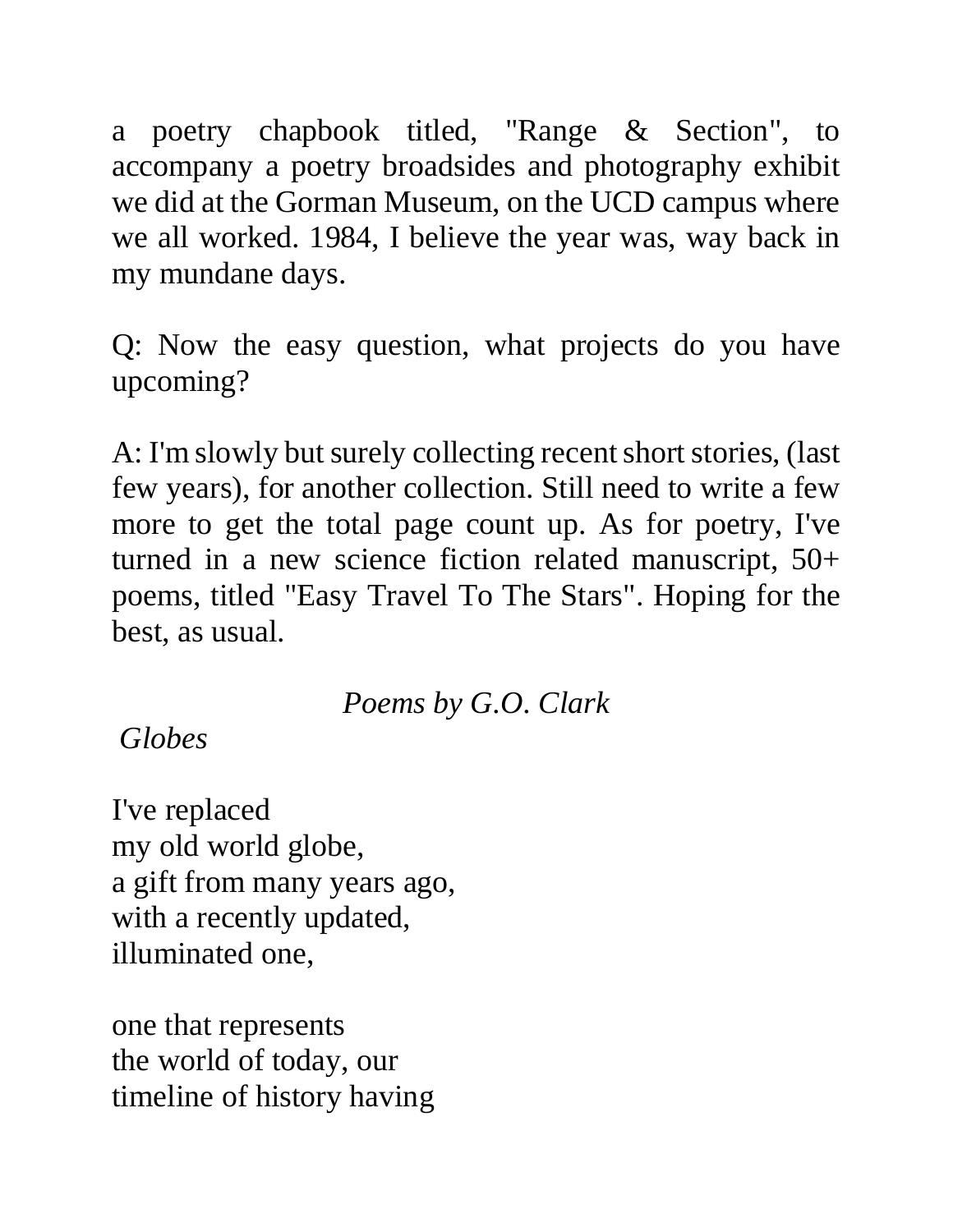passed the old one by.

The Union of the Soviet Socialist Republics messily breaking apart like so many bad marriages.

The countries of Africa redrawing borders with bloodfilled pens; old Imperial monikers out, Africanized ones in.

Looking forward, if I live long enough, another updated globe will surely have to replace my current one,

a globe that reflects the effects of global warming, islands that once flourished now under ocean blue; a lot more blue as coastlines shrink.

For the present, I'll just give my new globe a spin, point at a spot upon its surface, and randomly pick a mystery destination.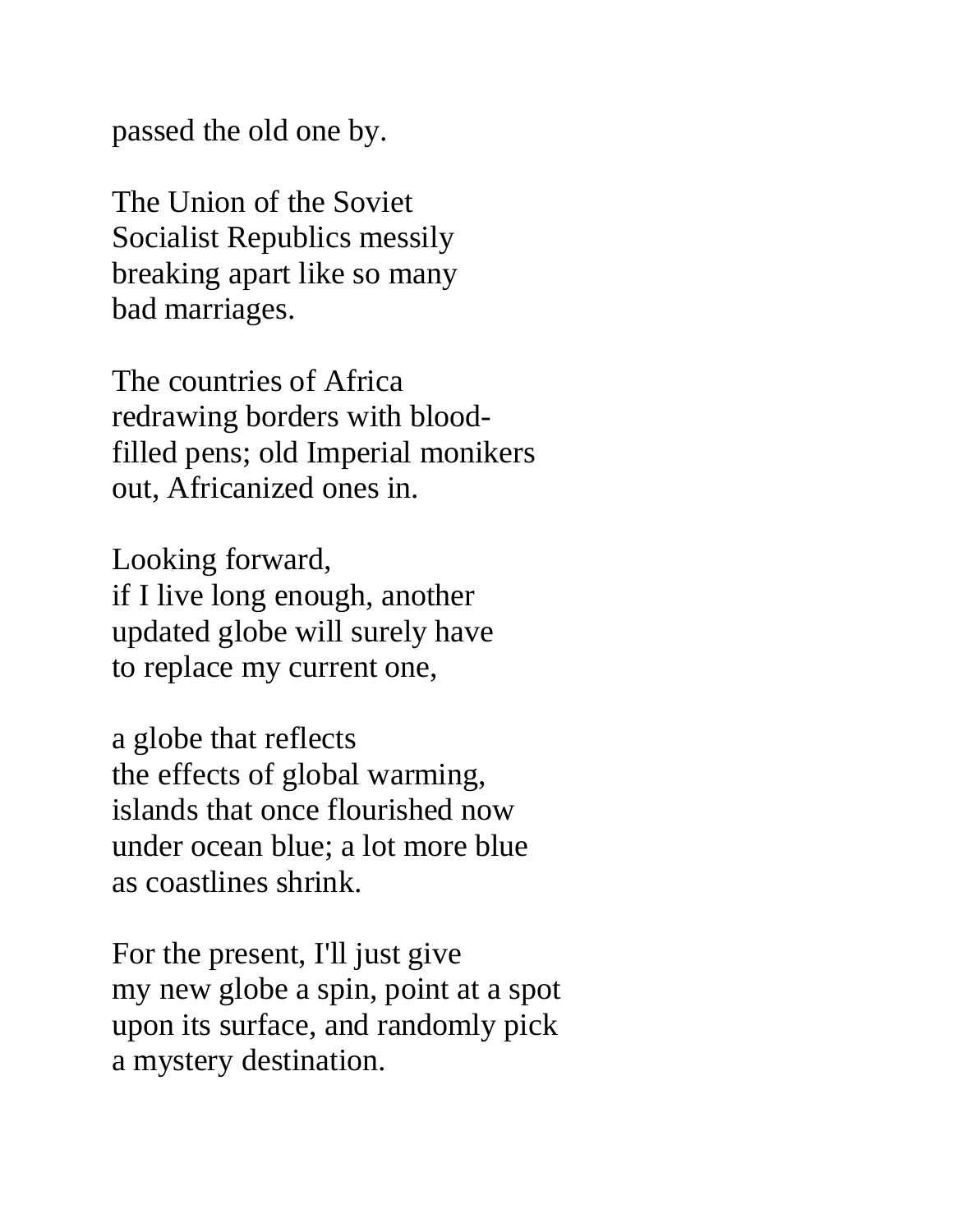As for the old globe? In my mind I launched it into deep space, to a quadrant where old worlds go to be archived,

while in reality, I unceremoniously popped it into my car trunk, and dropped it off at the Goodwill.

*Parting Shots*

She mailed a massive funnel cloud to her abusive ex-husband.

He had a very stormy personality.

She fedexed the vengeful ghost of a prostitute to her former boss.

He'd treated her like one for years.

She shipped by UPS a Lovecraftian god-monster to her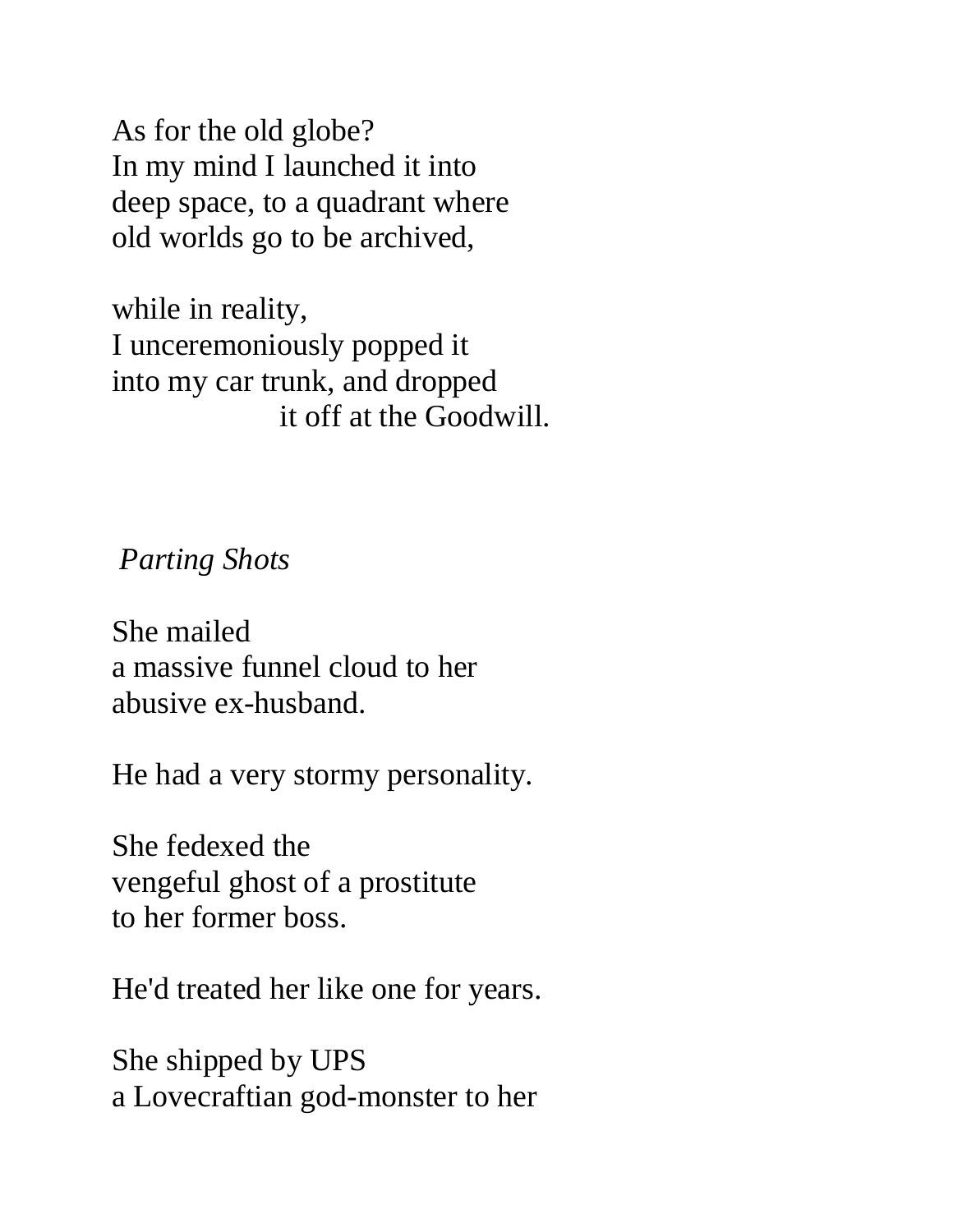Catholic school Alma Mata.

The sadistic nuns had it coming.

She wasn't a vengeful person. Nor was she born evil, Satan's little mistress, or, delusional.

She'd been baptized, and psychoanalyzed.

She was just taking a few parting shots before retiring to the cloistered woods, and the bylaws of the coven.

It was her turn to bring snacks.

## *Ghosts Of Dead Children*

The ghosts of dead children haunt school playgrounds, sand lot ball fields, and amusement park rides.

The ghosts of dead children linger at Thanksgiving dinner card tables, family picnics at the lakeshore, and on lunchroom benches.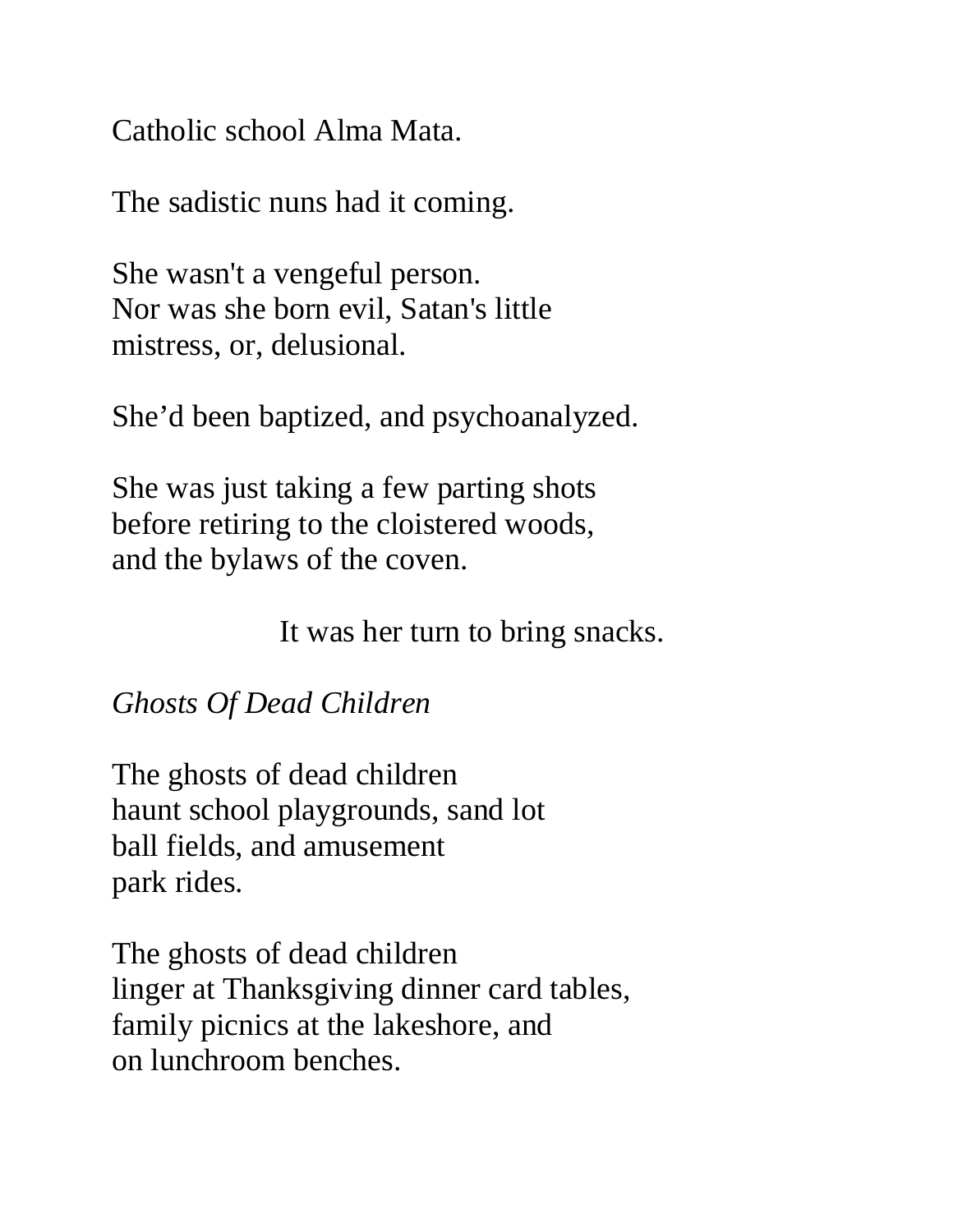The ghosts of dead children hide the toys of the living, shiny metal trucks and rosy cheeked dolls, come Christmas eve.

The ghosts of dead children tap out spelling bee answers in the wee hours of the night, their siblings stone deaf to their coaching.

The ghosts of dead children hover above their sleeping parents, shielding them from recurring nightmares and quicksand traps of sadness.

The ghosts of dead children cling close to their Earthly homes, tethered to their short-changed memories and the warmth of the living.

## *The Sea Monster*

When the sea monster casually walked out of the waves, it took all the weekenders on the beach by total surprise.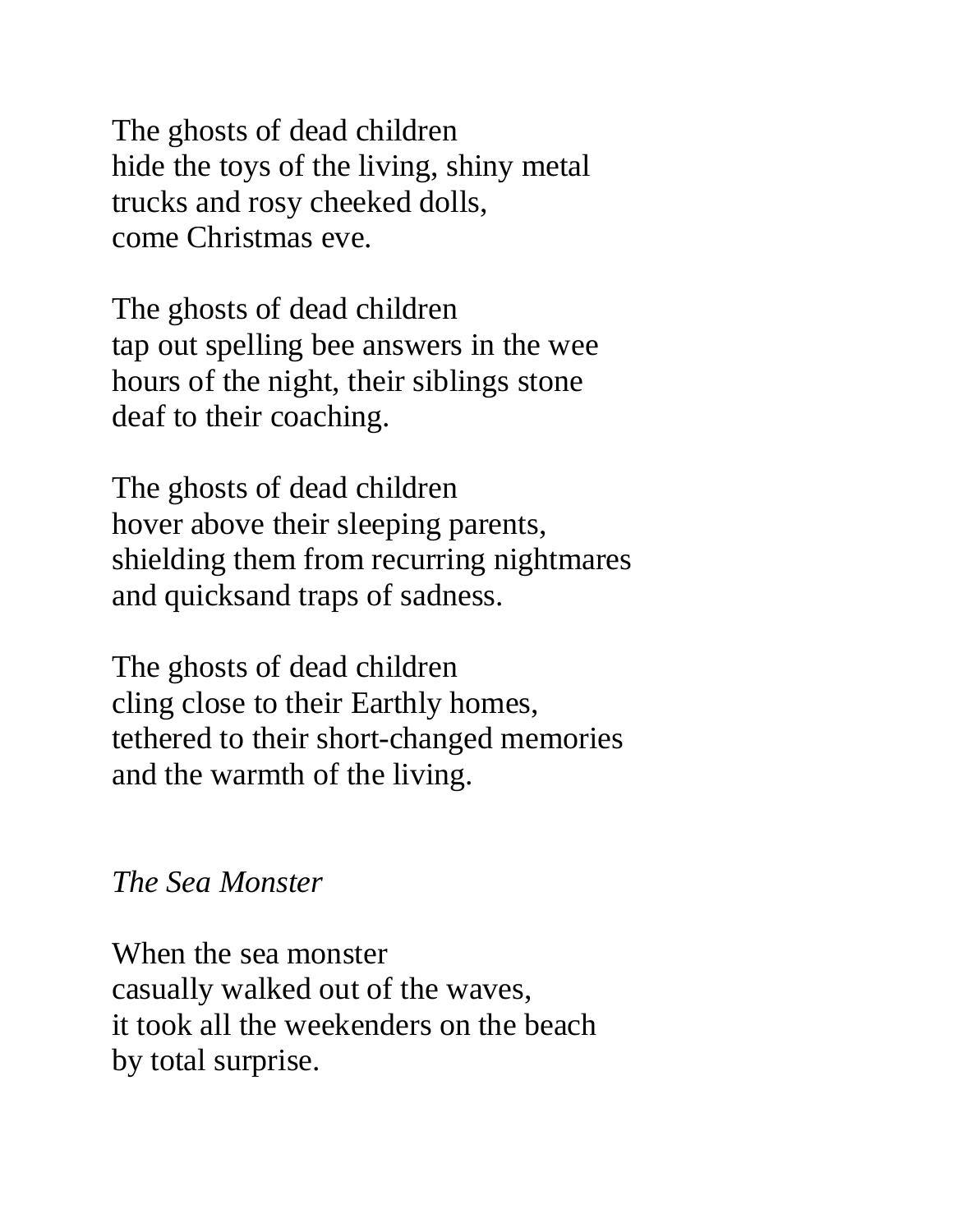It was one of those flat-wave kind of days.

At first they thought it was an optical illusion. Then they looked around for the film crew and director. Finally, they realized it was real.

Strange that none of them had a camera.

But by then it was too late! Their yapping dogs became appetizers! Their obese, candy filled kids, were gobbled up! And the rest became its meat and potatoes.

It had stiletto sharp teeth and a giant appetite.

Fully sated, the creature burped, and tail wagging, sauntered back into the waves, the beach in its wake littered with bloody props for the Six O'clock News.

**G. O. Clark's** writing has been published in Asimov's, Analog, Daily SF, HWA Poetry Showcase, Tales For The Camp Fire, and many other venues. He's the author of 14 poetry collections, the most recent, "The Comfort Of Screams", and 2 fiction collections, "Twists & Turns" published in 2016. He was a 2011 Stoker Award finalist, and the Asimov's Readers' Award winner in poetry, 2001.